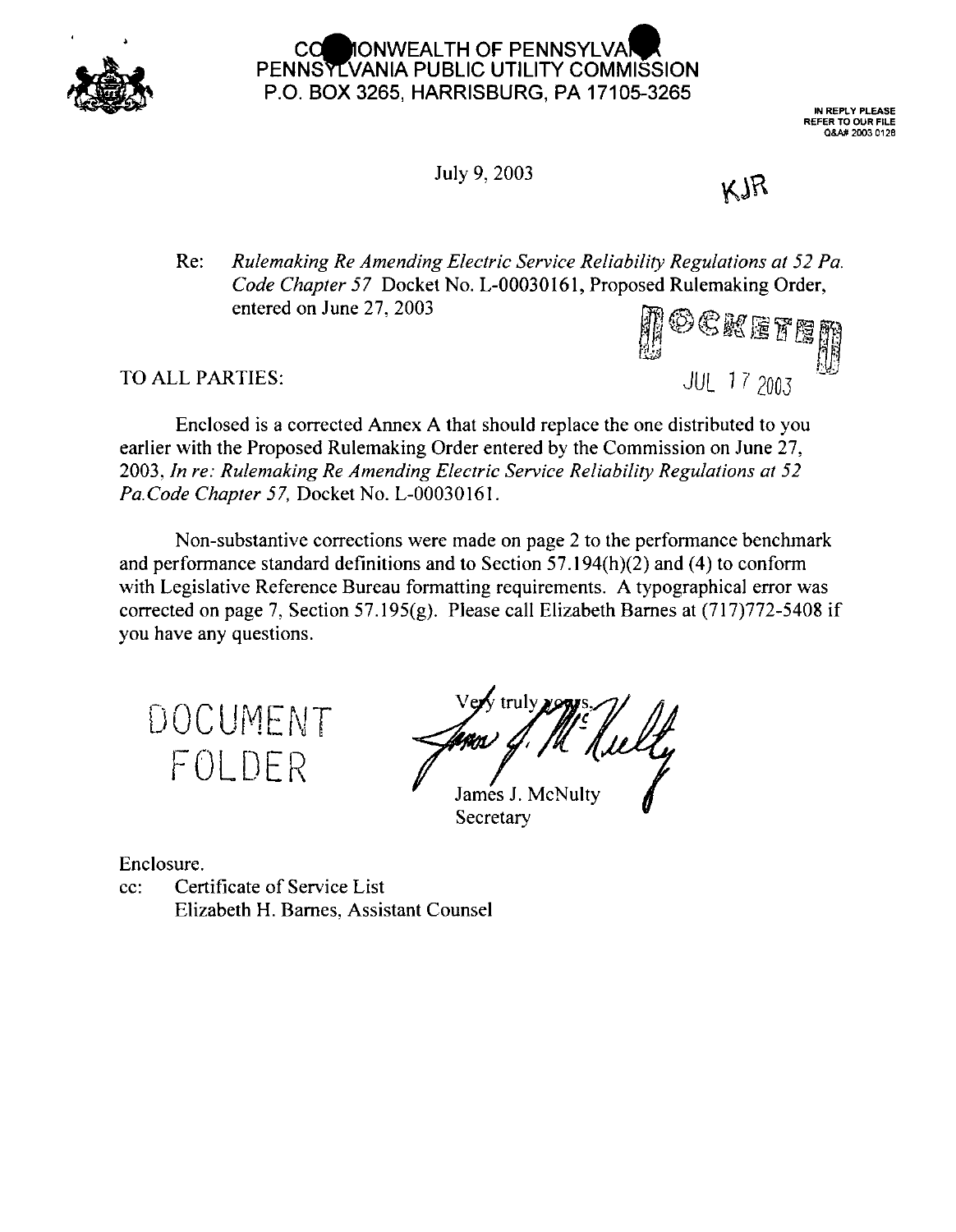## **ANNEX A**

# **TITLE 52. PUBLIC UTILITIES Part I. PUBLIC UTILITY COMMISSION Subpart C. FIXED SERVICE UTILITIES CHAPTER 57. ELECTRIC SERVICE**

# **Subchapter N. ELECTRIC RELIABILITY STANDARDS**

\* \* \* \* \*

#### **§ 57.192. Definitions.**

 $\mathcal{E}_{\mathcal{A}}$ 

 $\mathcal{C}$  .

DOCUMENT

The following words and terms, when used in this subchapter, have the following meanings, unless the context clearly indicates otherwise:

*Major event-*

 $(i)$  Either of the following:

 $\begin{CD} 17\,2003 \end{CD}$ 

 $(A)$  An interruption of electric service resulting from conditions beyond the control of the electric distribution company which affects at least 10% ofthe customers in [an operating area] **the electric distribution company's service territory** during the course of the event for a duration of <sup>5</sup> minutes each or greater. The event begins when notification of the first interruption is received and ends when service to all customers affected by the event is restored. [When one operating area experiences a major event, the major event shall be deemed to extend to all other affected operating areas of that electric distribution company.]

(B) An unscheduled interruption of electric service resulting from an action taken by an electric distribution company to maintain the adequacy and security of the electrical system, including emergency load control, emergency switching and energy conservation procedures, as described in § 57.52 (relating to emergency load control and energy conservation by electric utilities), which affects at least one customer.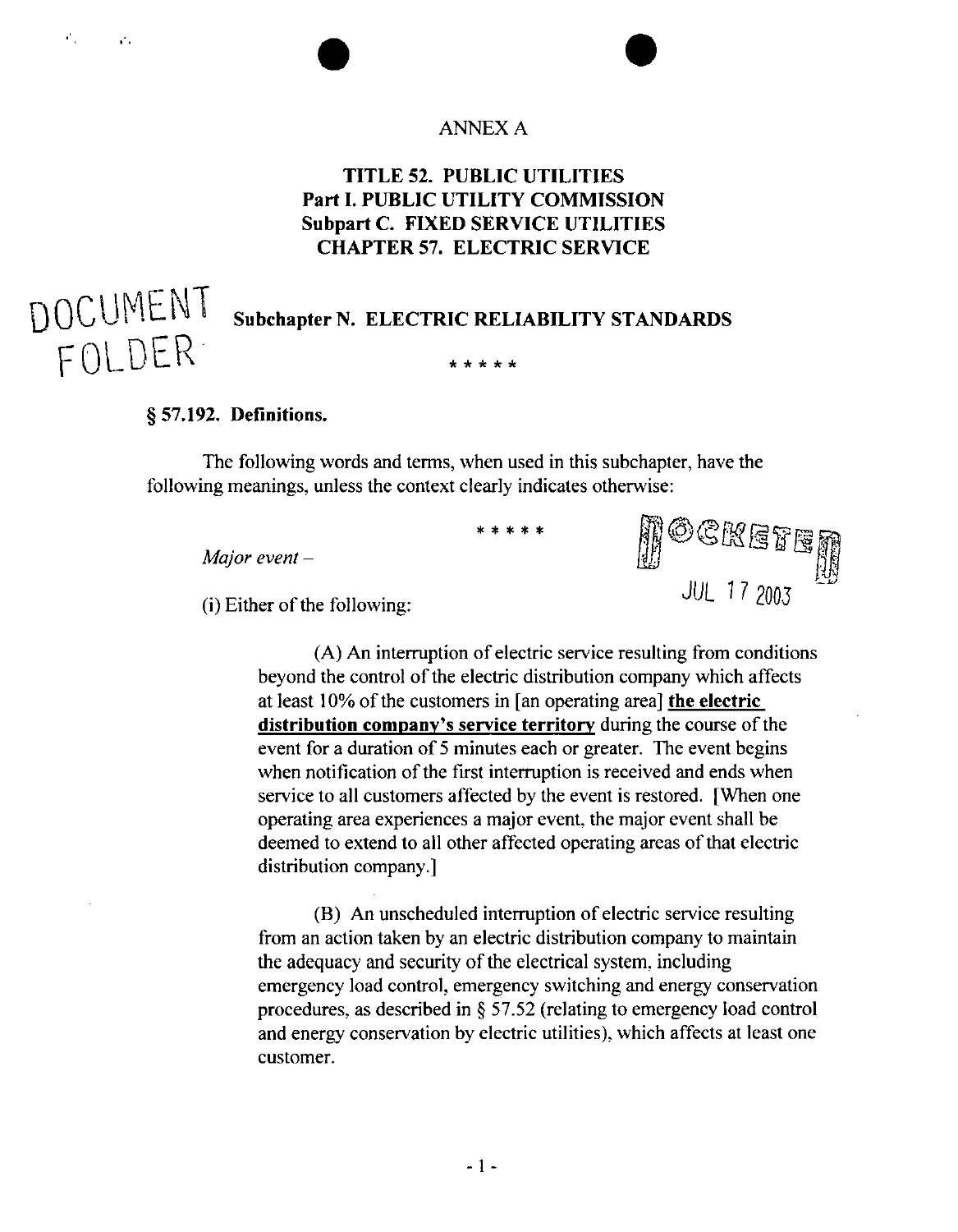(ii) A major event does not include scheduled outages in the normal course of business or an electric distribution company's actions to interrupt customers served under interruptible rate tariffs.

\*\*\*\*\*

*[Operating area -*<sup>A</sup> geographical area, as defined by an electric distribution company, of its franchise service territory for its transmission and distribution operations.]

#### *Performance Benchmark -***The average historical performance**

*Performance Standard—* **Minimum performance allowed**

\*\*\*\*\*

**§ 57.194. Distribution system reliability.**

 $\epsilon$  .

 $\mathcal{L}^{\mathcal{L}}$  .

\*\*\*\*\*

(e) An electric distribution company shall design and maintain procedures to achieve the reliability **performance benchmarks and** performance standards established under subsection (h).

\*\*\*\*\*

(h) An electric distribution company shall take measures necessary to meet the reliability **performance benchmarks and** performance standards adopted under this subsection.

(1) In cooperation with an electric distribution company and other affected parties, the Commission will, from time to time, establish numerical values for each reliability index or other measures of reliability performance that identify the benchmark performance of an electric distribution company, and performance standards.

(2) The benchmark will be based on an electric distribution company's historic performance [for each operating area] for that measure **for the entire service territory.** [In establishing the benchmark, the Commission may consider historic superior or inferior performance or system-wide performance.]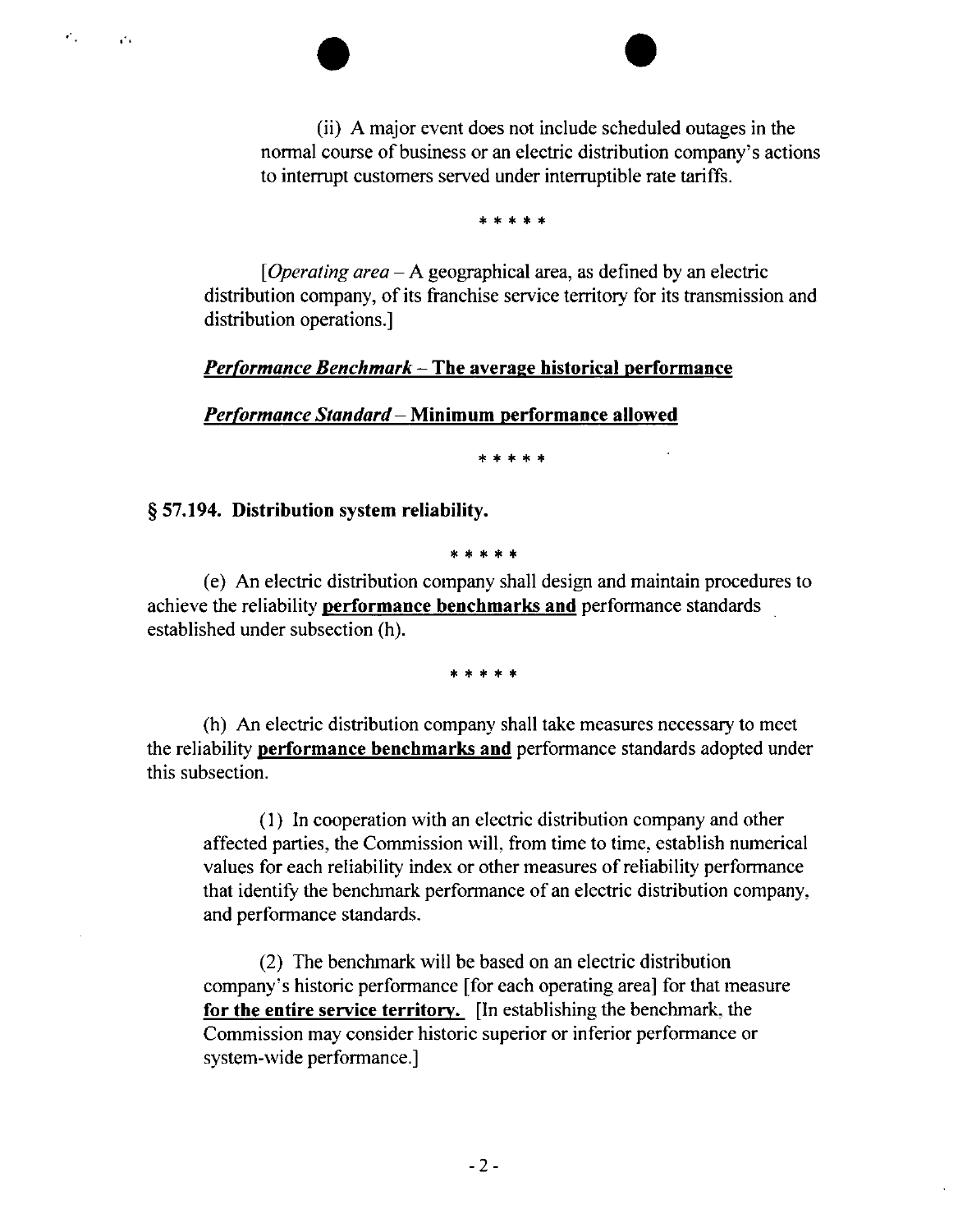**(3)** The performance standard shall be the **short term,** minimal level of performance for each measure for all electric distribution companies[, regardless ofthe benchmark established]. **Performance that does not meet the standard for any reliability measure shall be the threshold for triggering additional scrutiny by the Commission. When performance does not meet the standard, the Commission will contact the electric distribution company regarding possible remedial review and reporting activities.**

(4) An electric distribution company shall inspect, maintain and operate its distribution system, analyze [performance] **reliability results,** and take corrective measures **as** necessary to achieve [the performance standard] **benchmark performance.** [An electric distribution company with a benchmark establishing performance superior to the performance standard shall maintain benchmark performance, except as otherwise directed by the Commission.]

### **§ 57.195. Reporting requirements.**

 $\mathcal{C}_{\mathcal{A}^{\prime}}$ 

 $\mathcal{L}_{\mathcal{A}}$ 

(a) An electric distribution company shall submit **an annual reliability report** to the Commission, on or before [May] **March** 31 [, 1999, and May 31 ] of each [succeeding] year [a reliability report which includes, at a minimum, the information prescribed in this section].

(1) An original and [5]  $\overline{6}$  copies of the report shall be filed with the Commission's Secretary and one copy shall also be submitted to the Office of Consumer Advocate and the Office of Small Business Advocate.

(2) The name.[and telephone number] **title, telephone number, and e-mail address** of the persons [having] **who have** knowledge of the matters, and [to whom inquiries should be addressed,] **can respond to inquiries,** shall be included.

(b) The **annual reliability** report **for larger electric distribution companies (those with 100,000 or more customers)** shall include[an assessment of electric service reliability in the electric distribution company's service territory, by operating area and system widel, **at a minimum, the following elements:**

# (1) [The] **An overall current** assessment **ofthe state ofthe system reliability in the electric distribution company's service territory** [shall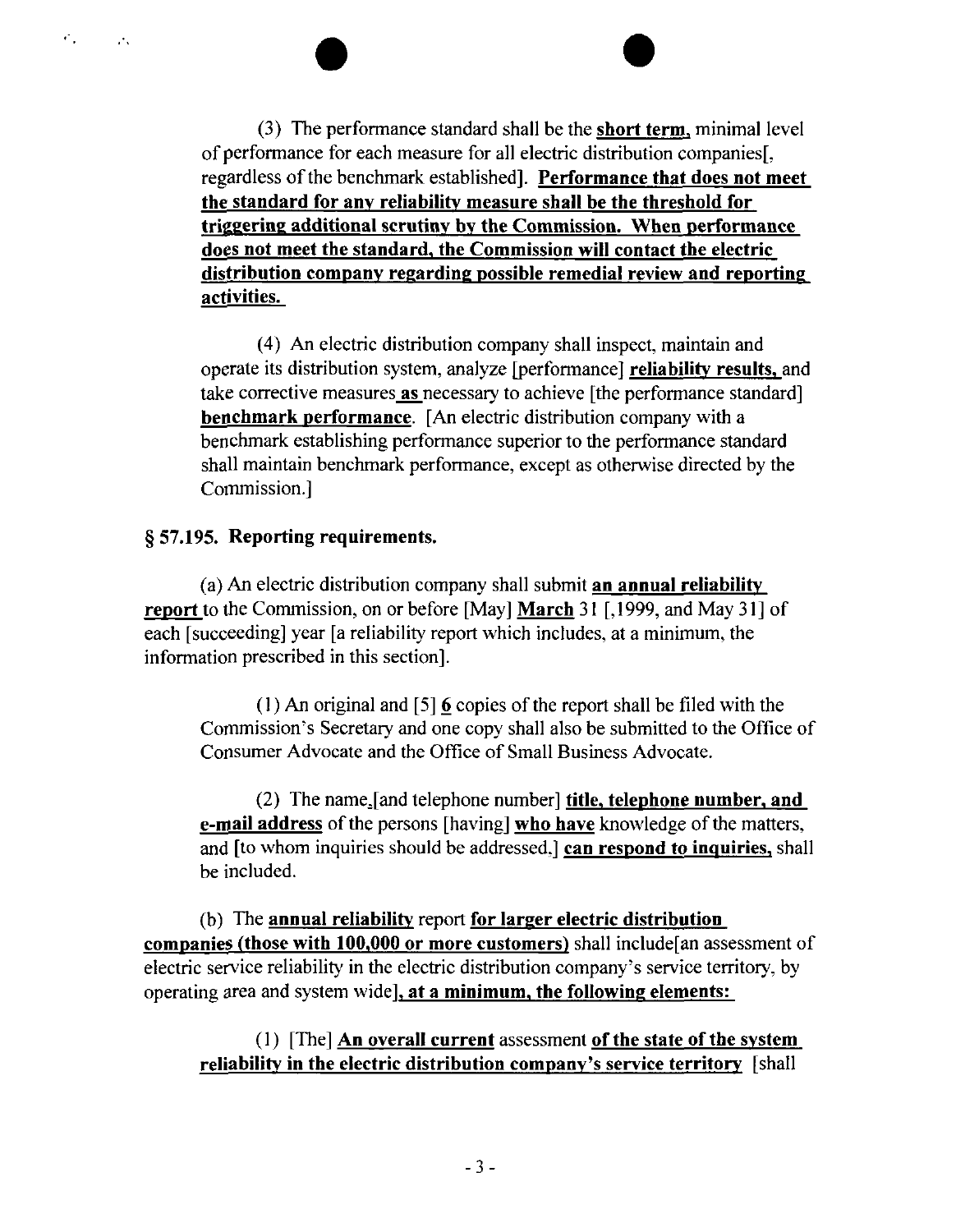include] **including** a discussion of the electric distribution company's **current** programs and procedures for providing reliable electric service.

 $\mathcal{F}_{\mathcal{A}}$ 

 $\mathbb{R}^n$ 

**(2)** [The assessment shall include a] **A** description of each major event **that occurred during the year being reported on,** including the time and duration of the event, the number of customers affected, the cause of the event and any modified procedures adopted in order to avoid or minimize the impact of similar events in the future.

[(c) The report shall include a] (3) **A** table showing the actual values of each of the reliability indices [, and other performance measures required by this subchapter or Commission order, for each operating area and] **(SAIFI, CAIDI. SAIDI. and if available, MAIFD** for the electric distribution **company's service <b>territory** [company as a whole] for each of the preceding [5] 3\_ calendar years. **The report shall include the data used iu calculating the indices, namely the average number of customers served, the number ofsustained customer minutes interruptions, the number of customers affected, and the minutes ofinterruption. If MAIFI values are provided, the number of customer momentary interruptions shall also be reported.**

**(4) A breakdown and analysis of outage causes during the year being reported** on, including the number and percentage of service **outages and customer interruption minutes categorized bv outage cause such as equipment failure, animal contact tree related, and so forth. Proposed solutions to identified service problems shall be reported.**

**(5) A list of remedial efforts taken to date and planned for circuits that have been on the worst performing 5% of circuits list for a year or more.**

**(6) A comparison of established transmission and distribution inspection and maintenance goals/obiectives versus actual results achieved during the year being reported on. Explanations of any variances shall be included.**

**(7) A comparison of budgeted versus actual transmission and distribution operation and maintenance expenses for the year being reported on. Explanations of any variances shall be included.**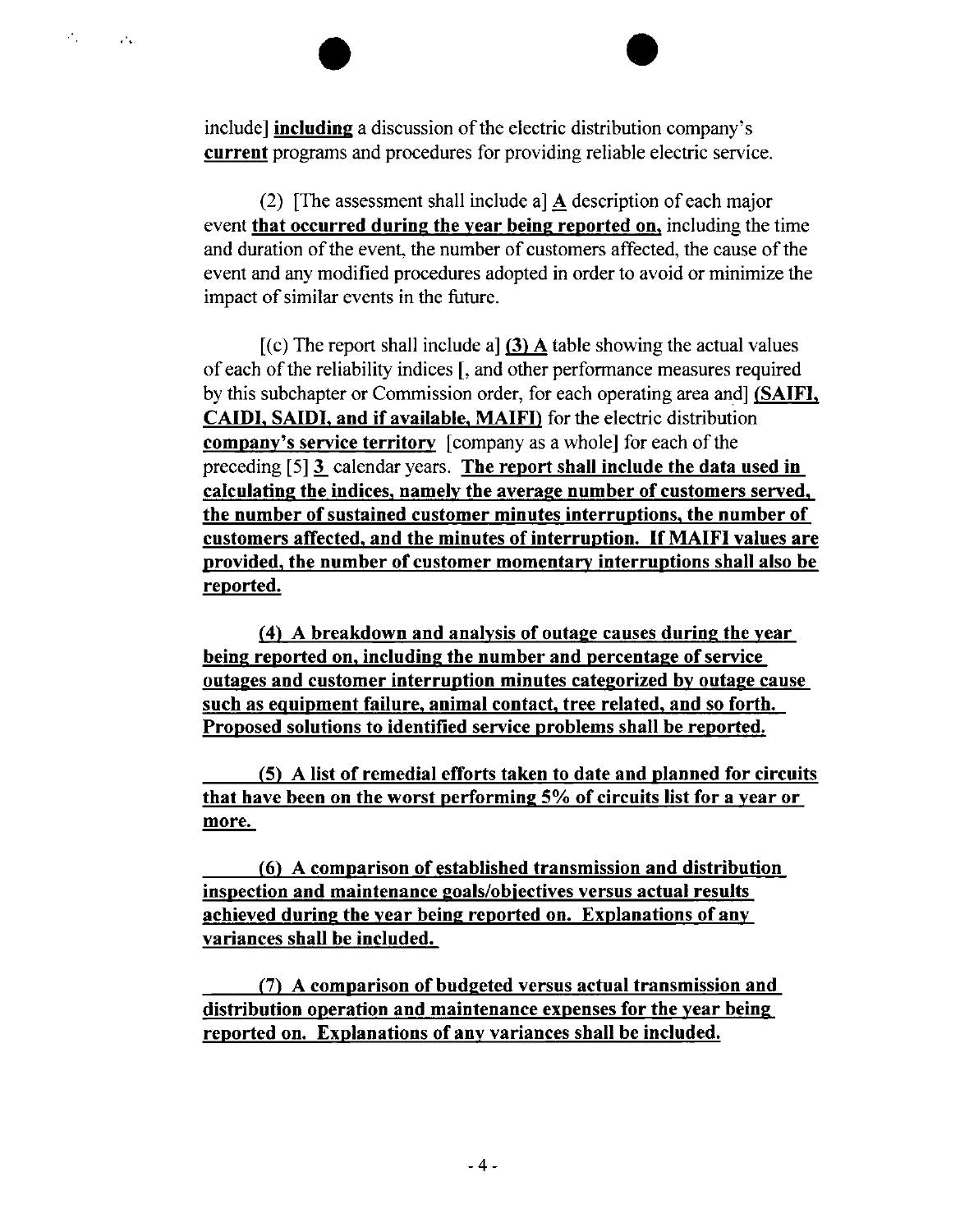**(8) A comparison of budgeted versus actual transmission and distribution capital expenditures for the year being reported on. Explanations of any variances shall be included.**

 $\sigma_{\rm{p}}$ 

 $\mathcal{L}^{\bullet}$  .

**(9) Quantified transmission and distribution inspection and maintenance goals/obiectives for the current calendar year detailed bv system area (i.e., transmission, substation, and distribution),**

**(10) Budgeted transmission and distribution operation and maintenance expenses for the current year in total and detailed bv FERC account**

**(111 Budgeted transmission and distribution capital expenditures for the current year in total and detailed bv FERC account**

**(121 Significant changes, if any, to the transmission and distribution inspection and maintenance programs previously submitted to the Commission.**

**(cl The annual reliability report for smaller electric distribution companies (those with less than 100,000 customers! shall include all items in (bl above except for requirement (51.**

**(dl An electric distribution company shall submit a quarterly reliability report to the Commission, on or before May 1, August 1. November 1. and February 1.**

**(11 An original and 6 copies ofthe report shall be filed with the Commission's Secretary and one copy shall also be submitted to the Office of Consumer Advocate and the Office of Small Business Advocate.**

**(21 The name, title, telephone number and e-mail address ofthe persons who have knowledge of the matters, and can respond to inquiries, shall be included.**

**(el The quarterly reliability report for larger companies (those with 100,000 or more customers) shall, at a minimum, include the following elements:**

**(11 A description of each major event that occurred during the preceding quarter, including the time and duration of the event, the number of customers affected, the cause ofthe event and any modified**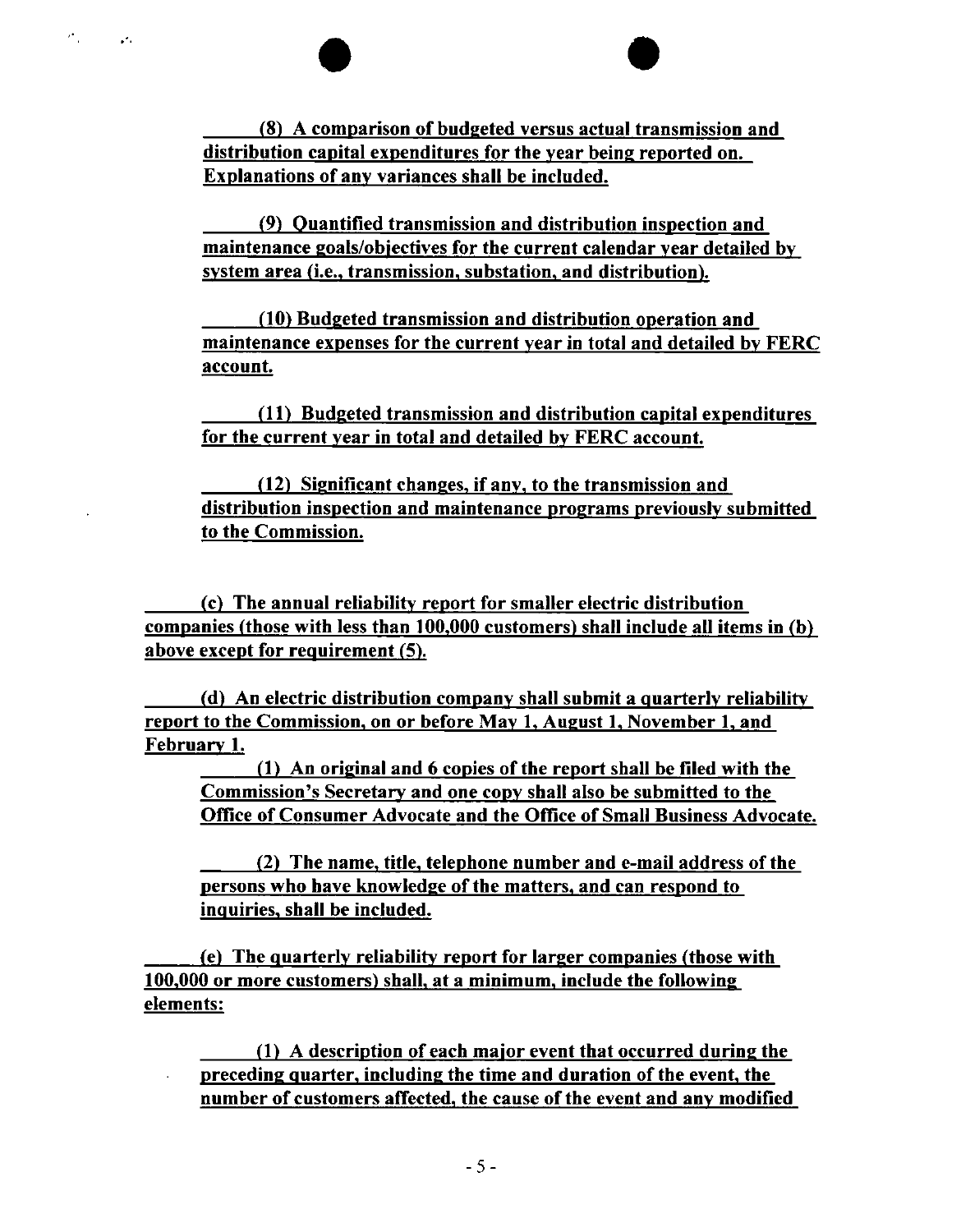**procedures adopted in order to avoid or minimize the impact ofsimiiar events in the future.**

 $\sigma_{\rm{int}}$ 

 $\mathbf{A}$ 

**(2) Rolling 12-month reliability index values (SAIFI, CAIDI, SAIDI, and if available, MAIFI) for the electric distribution company's service territory for the preceding quarter. The report shall include the data used in calculating the indices, namely the average number of customers served, the number ofsustained customer interruptions, the number of customers affected, and the customer minutes ofinterruption. If MAIFI values are provided, the report shall also include the number of customer momentary interruptions.**

**(3) Rolling 12-month reliability index values ISAIFI. CAIDI. SAIDI. and if available, MAIFD and other pertinent information such as customers served, number ofinterruptions, customer minutes interrupted, number oflockouts, and so forth, for the worst performing 5% ofthe circuits in the system. An explanation of how the electric distribution company defines its worst performing circuits shall be included.**

**(4) Specific remedial efforts taken and planned for the worst performing** 5% of the circuits as identified in (3) above.

**(5) A breakdown and analysis of outage causes during the preceding quarter, including the number and percentage ofservice outages and customer interruption minutes categorized by outage cause such as equipment failure, animal contact, tree related, and so forth. Proposed solutions to identified service problems shall be reported.**

**(6) Quarterly and vear-to-date information on progress toward meeting transmission and distribution inspection and maintenance goals/ objectives.**

**(7) Quarterly and vear-to-date information on budgeted versus actual transmission and distribution operation and maintenance expenditures. (For first, second, and third quarter reports only.)**

**(8) Quarterly and vear-to-date information on budgeted versus actual transmission and distribution capital expenditures. (For first, second, and third quarter reports only.)**